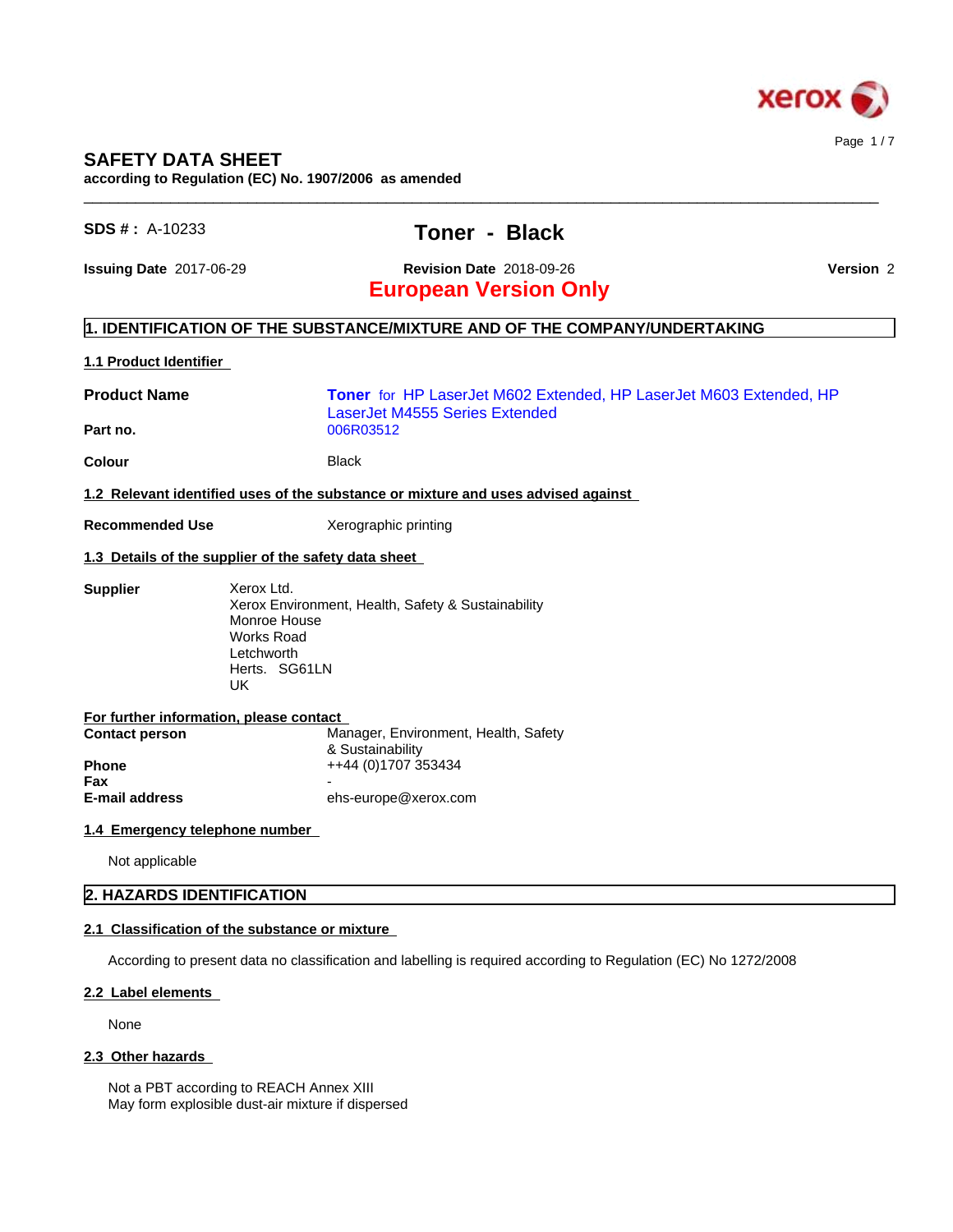

# **SDS # :** A-10233 **Toner - Black**

 $\_$  ,  $\_$  ,  $\_$  ,  $\_$  ,  $\_$  ,  $\_$  ,  $\_$  ,  $\_$  ,  $\_$  ,  $\_$  ,  $\_$  ,  $\_$  ,  $\_$  ,  $\_$  ,  $\_$  ,  $\_$  ,  $\_$  ,  $\_$  ,  $\_$  ,  $\_$  ,  $\_$  ,  $\_$  ,  $\_$  ,  $\_$  ,  $\_$  ,  $\_$  ,  $\_$  ,  $\_$  ,  $\_$  ,  $\_$  ,  $\_$  ,  $\_$  ,  $\_$  ,  $\_$  ,  $\_$  ,  $\_$  ,  $\_$  ,

 $\_$  ,  $\_$  ,  $\_$  ,  $\_$  ,  $\_$  ,  $\_$  ,  $\_$  ,  $\_$  ,  $\_$  ,  $\_$  ,  $\_$  ,  $\_$  ,  $\_$  ,  $\_$  ,  $\_$  ,  $\_$  ,  $\_$  ,  $\_$  ,  $\_$  ,  $\_$  ,  $\_$  ,  $\_$  ,  $\_$  ,  $\_$  ,  $\_$  ,  $\_$  ,  $\_$  ,  $\_$  ,  $\_$  ,  $\_$  ,  $\_$  ,  $\_$  ,  $\_$  ,  $\_$  ,  $\_$  ,  $\_$  ,  $\_$  , **Issuing Date** 2017-06-29 **Revision Date** 2018-09-26 **Version** 2

# **3. COMPOSITION/INFORMATION ON INGREDIENTS**

### **3.2 Mixtures**

| <b>Chemical Name</b>         | Weight %  | CAS No.     | <b>EC-No</b> | <b>Classification (Reg.)</b> | Hazard            | <b>REACH Registration</b> |
|------------------------------|-----------|-------------|--------------|------------------------------|-------------------|---------------------------|
|                              |           |             |              | 1272/2008)                   | <b>Statements</b> | <b>Number</b>             |
| Styrene / acrylate copolymer | 43-53     | Proprietary | Not listed   | $-$                          | $- -$             | $\sim$ $\sim$             |
| Magnetite                    | 40-50     | Proprietary | Listed       | $-$                          | $-1$              | 01-2119457646-28-0021     |
| Wax                          | 1-5       | Proprietary | Not listed   | $-$                          | --                | $\overline{\phantom{a}}$  |
| Silica                       | $0.1 - 3$ | Proprietary | Listed       | $\sim$ $\sim$                | $- -$             | $\sim$                    |
| Metal Complex dve            | $0.1 - 1$ | Proprietary | Listed       | $\sim$ $\sim$                | $- -$             | $\sim$                    |

### **Note**

Components marked as "Not Listed" are exempt from registration.

"--" indicates no classification or hazard statements apply.

Where no REACH registration number is listed, it is considered confidential to the Only Representative.

### **4. FIRST AID MEASURES**

### **4.1 Description of first aid measures**

| <b>General advice</b>             | For external use only. When symptoms persist or in all cases of doubt seek medical advice.<br>Show this safety data sheet to the doctor in attendance. |
|-----------------------------------|--------------------------------------------------------------------------------------------------------------------------------------------------------|
| Eye contact                       | Immediately flush with plenty of water. After initial flushing, remove any contact lenses and<br>continue flushing for at least 15 minutes             |
| <b>Skin contact</b>               | Wash skin with soap and water                                                                                                                          |
| <b>Inhalation</b>                 | Move to fresh air                                                                                                                                      |
| Ingestion                         | Rinse mouth with water and afterwards drink plenty of water or milk                                                                                    |
| Acute toxicity                    |                                                                                                                                                        |
| <b>Eyes</b>                       | No known effect                                                                                                                                        |
| <b>Skin</b>                       | No known effect                                                                                                                                        |
| <b>Inhalation</b>                 | No known effect                                                                                                                                        |
| Ingestion                         | No known effect                                                                                                                                        |
| Chronic effects                   |                                                                                                                                                        |
| <b>Chronic toxicity</b>           | No known effects under normal use conditions                                                                                                           |
| <b>Main symptoms</b>              | Overexposure may cause:                                                                                                                                |
|                                   | mild respiratory irritation similar to nuisance dust.                                                                                                  |
|                                   | 4.3 Indication of immediate medical attention and special treatment needed                                                                             |
| <b>Protection of first-aiders</b> | No special protective equipment required                                                                                                               |

# **Notes to physician** Treat symptomatically

## **5. FIREFIGHTING MEASURES**

### **5.1 Extinguishing media**

**Suitable extinguishing media** Use water spray or fog; do not use straight streams, Foam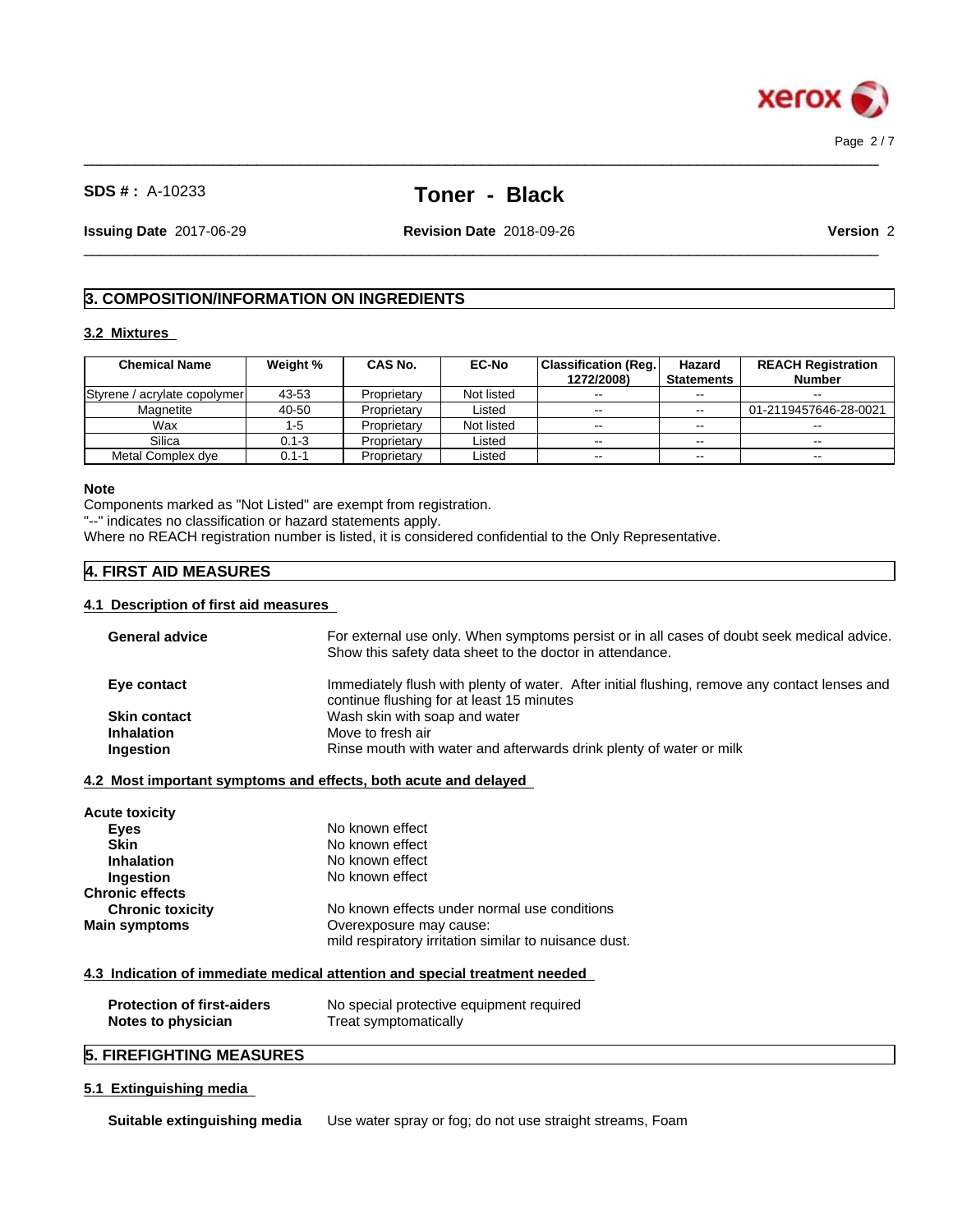

# **SDS # :** A-10233 **Toner - Black**

 $\_$  ,  $\_$  ,  $\_$  ,  $\_$  ,  $\_$  ,  $\_$  ,  $\_$  ,  $\_$  ,  $\_$  ,  $\_$  ,  $\_$  ,  $\_$  ,  $\_$  ,  $\_$  ,  $\_$  ,  $\_$  ,  $\_$  ,  $\_$  ,  $\_$  ,  $\_$  ,  $\_$  ,  $\_$  ,  $\_$  ,  $\_$  ,  $\_$  ,  $\_$  ,  $\_$  ,  $\_$  ,  $\_$  ,  $\_$  ,  $\_$  ,  $\_$  ,  $\_$  ,  $\_$  ,  $\_$  ,  $\_$  ,  $\_$  ,

 $\_$  ,  $\_$  ,  $\_$  ,  $\_$  ,  $\_$  ,  $\_$  ,  $\_$  ,  $\_$  ,  $\_$  ,  $\_$  ,  $\_$  ,  $\_$  ,  $\_$  ,  $\_$  ,  $\_$  ,  $\_$  ,  $\_$  ,  $\_$  ,  $\_$  ,  $\_$  ,  $\_$  ,  $\_$  ,  $\_$  ,  $\_$  ,  $\_$  ,  $\_$  ,  $\_$  ,  $\_$  ,  $\_$  ,  $\_$  ,  $\_$  ,  $\_$  ,  $\_$  ,  $\_$  ,  $\_$  ,  $\_$  ,  $\_$  ,

**Issuing Date** 2017-06-29 **Revision Date** 2018-09-26 **Version** 2

**Unsuitable extinguishing media** Do not use a solid water stream as it may scatterand spread fire

### **5.2 Special hazards arising from the substance or mixture**

**Hazardous combustion products**Hazardous decomposition products due to incomplete combustion, Carbon oxides, Nitrogen oxides (NOx)

Fine dust dispersed in air, in sufficient concentrations, and in the presence of an ignition source is a potential dust explosion hazard

### **5.3 Advice for fire-fighters**

In the event of fire and/or explosion do not breathe fumes. Wear fire/flame resistant/retardant clothing. Use self-contained pressure-demand breathing apparatus if needed to prevent exposure to smoke or airborne toxins. Wear self-contained breathing apparatus and protective suit.

#### **Other information**

| <b>Flammability</b> | Not flammable  |
|---------------------|----------------|
| <b>Flash point</b>  | Not applicable |

### **6. ACCIDENTAL RELEASE MEASURES**

#### **6.1 Personal precautions, protective equipment and emergency procedures**

Avoid breathing dust

#### **6.2 Environmental precautions**

No special environmental precautions required

### **6.3 Methods and material for containment and cleaning up**

| <b>Methods for containment</b> | Prevent dust cloud                                                                    |
|--------------------------------|---------------------------------------------------------------------------------------|
| Methods for cleaning up        | Use a vacuum cleaner to remove excess, then wash with COLD water. Hot water fuses the |
|                                | toner making it difficult to remove                                                   |

#### **6.4 Reference to other sections**

The environmental impact of this product has not been fully investigated However, this preparation is not expected to present significant adverse environmental effects.

### **7. HANDLING AND STORAGE**

### **7.1 Precautions for safe handling**

Handle in accordance with good industrial hygiene and safety practice, Avoid dust accumulation in enclosed space, Prevent dust cloud

#### **Hygiene measures** None under normal use conditions

### **7.2 Conditions for safe storage, including any incompatibilities**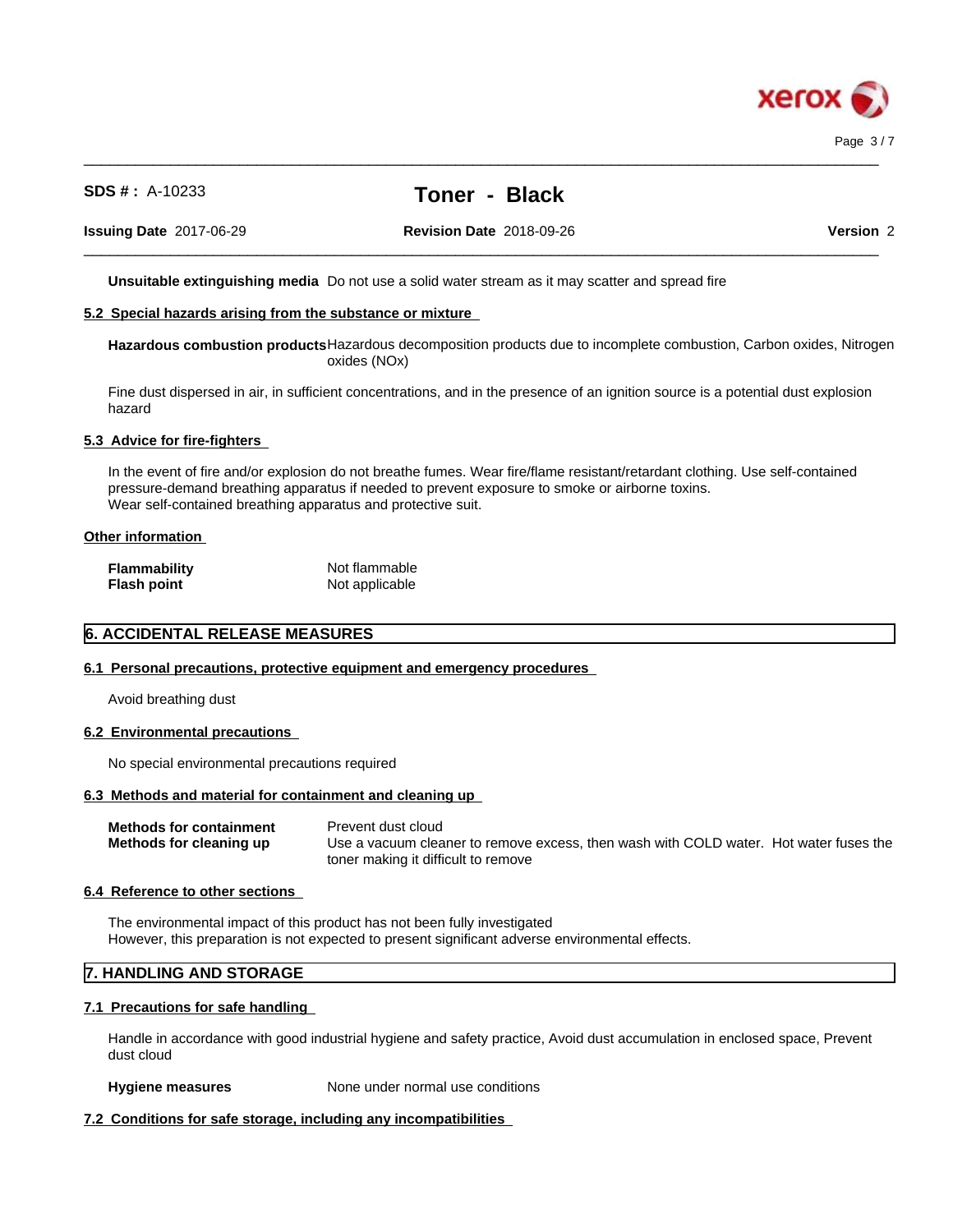

| <b>SDS #: A-10233</b>                                      | Toner - Black                                                                               |           |
|------------------------------------------------------------|---------------------------------------------------------------------------------------------|-----------|
| <b>Issuing Date 2017-06-29</b>                             | <b>Revision Date 2018-09-26</b>                                                             | Version 2 |
|                                                            | Keep container tightly closed in a dry and well-ventilated place, Store at room temperature |           |
| 7.3 Specific end uses                                      |                                                                                             |           |
| Xerographic printing                                       |                                                                                             |           |
| 8. EXPOSURE CONTROLS/PERSONAL PROTECTION                   |                                                                                             |           |
| 8.1 Control parameters                                     |                                                                                             |           |
| <b>Xerox Exposure Limit</b><br><b>Xerox Exposure Limit</b> | 2.5 mg/m <sup>3</sup> (total dust)<br>0.4 mg/m <sup>3</sup> (respirable dust)               |           |
| 8.2 Exposure controls                                      |                                                                                             |           |
| <b>Engineering measures</b>                                | None under normal use conditions                                                            |           |
| Personal protective equipment                              |                                                                                             |           |
| <b>Eye/face protection</b>                                 | No special protective equipment required                                                    |           |

 $\_$  ,  $\_$  ,  $\_$  ,  $\_$  ,  $\_$  ,  $\_$  ,  $\_$  ,  $\_$  ,  $\_$  ,  $\_$  ,  $\_$  ,  $\_$  ,  $\_$  ,  $\_$  ,  $\_$  ,  $\_$  ,  $\_$  ,  $\_$  ,  $\_$  ,  $\_$  ,  $\_$  ,  $\_$  ,  $\_$  ,  $\_$  ,  $\_$  ,  $\_$  ,  $\_$  ,  $\_$  ,  $\_$  ,  $\_$  ,  $\_$  ,  $\_$  ,  $\_$  ,  $\_$  ,  $\_$  ,  $\_$  ,  $\_$  ,

| No special protective equipment required |  |
|------------------------------------------|--|
| No special protective equipment required |  |
| No special protective equipment required |  |
| No special protective equipment required |  |
| None under normal processing             |  |
|                                          |  |

**Environmental Exposure Controls** Keep out of drains, sewers, ditches and waterways

# **9. PHYSICAL AND CHEMICAL PROPERTIES**

| Appearance<br><b>Physical state</b><br>Colour                                                                                                                                                                             | Powder<br>Solid<br><b>Black</b> |                                                                                                                              | Odour<br><b>Odour threshold</b><br>рH | Faint<br>Not applicable<br>Not applicable |
|---------------------------------------------------------------------------------------------------------------------------------------------------------------------------------------------------------------------------|---------------------------------|------------------------------------------------------------------------------------------------------------------------------|---------------------------------------|-------------------------------------------|
| <b>Flash point</b>                                                                                                                                                                                                        |                                 | Not applicable                                                                                                               |                                       |                                           |
| Boiling point/boiling range<br>Softening point                                                                                                                                                                            |                                 | Not applicable<br>49 - 60 °C                                                                                                 | 120 - 140 °F                          |                                           |
| <b>Evaporation rate</b><br><b>Flammability</b><br><b>Flammability Limits in Air</b>                                                                                                                                       |                                 | Not applicable<br>Not flammable<br>Not applicable                                                                            |                                       |                                           |
| <b>Explosive Limits</b>                                                                                                                                                                                                   |                                 | No data available                                                                                                            |                                       |                                           |
| Vapour pressure<br><b>Vapour density</b><br><b>Specific gravity</b><br><b>Water solubility</b><br><b>Partition coefficient</b><br><b>Autoignition temperature</b><br><b>Decomposition temperature</b><br><b>Viscosity</b> |                                 | Not applicable<br>Not applicable<br>~2<br>Negligible<br>Not applicable<br>Not applicable<br>Not determined<br>Not applicable |                                       |                                           |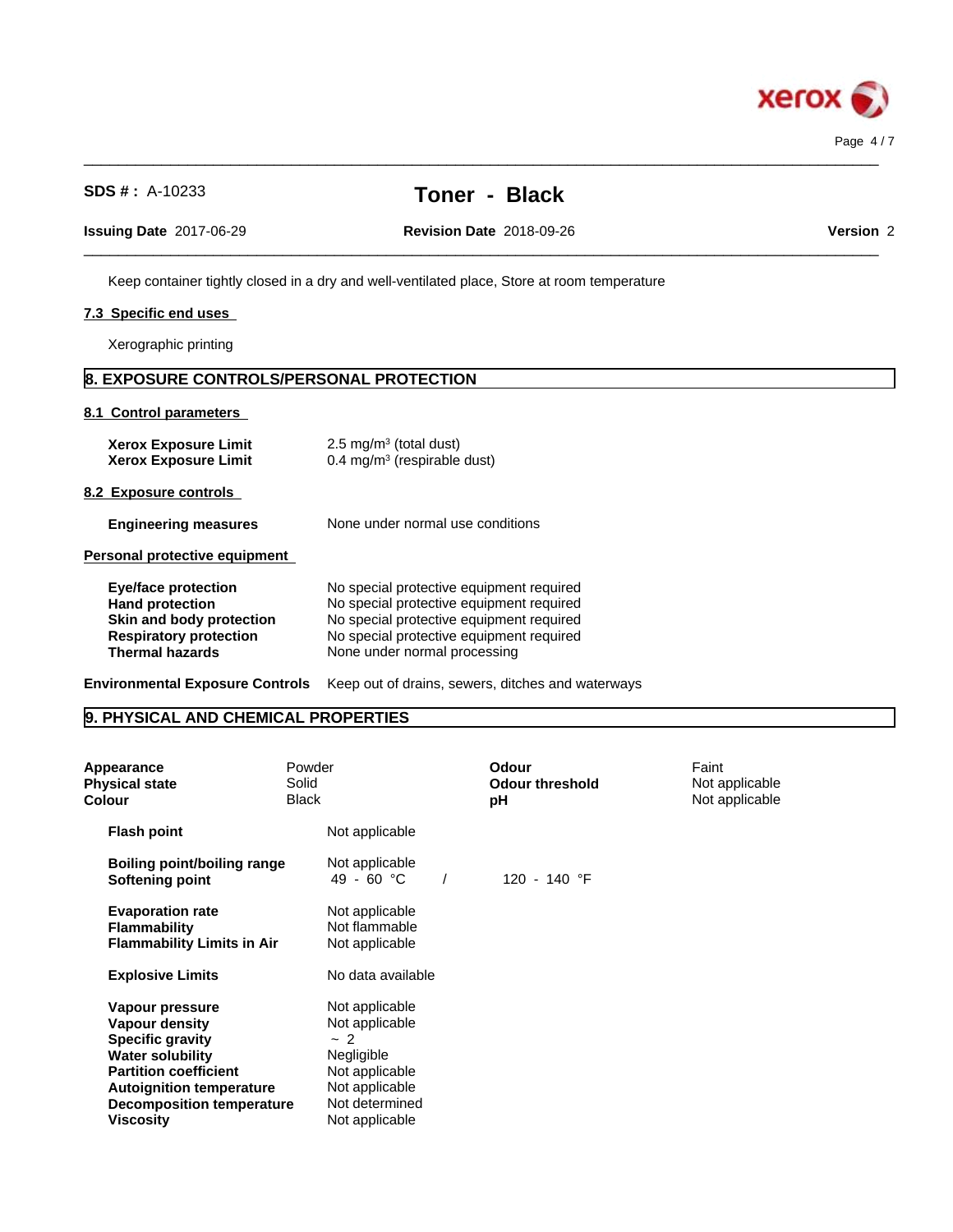

| <b>SDS #: A-10233</b>                                         | <b>Toner - Black</b>                                                                                                         |           |
|---------------------------------------------------------------|------------------------------------------------------------------------------------------------------------------------------|-----------|
| Issuing Date 2017-06-29                                       | <b>Revision Date 2018-09-26</b>                                                                                              | Version 2 |
| <b>Explosive properties</b>                                   | Fine dust dispersed in air, in sufficient concentrations, and in the presence of an ignition                                 |           |
| <b>Oxidising properties</b>                                   | source is a potential dust explosion hazard<br>Not applicable                                                                |           |
| 9.2 Other information                                         |                                                                                                                              |           |
| None                                                          |                                                                                                                              |           |
| 10. STABILITY AND REACTIVITY                                  |                                                                                                                              |           |
| 10.1 Reactivity                                               |                                                                                                                              |           |
| No dangerous reaction known under conditions of normal use    |                                                                                                                              |           |
| 10.2 Chemical stability                                       |                                                                                                                              |           |
| Stable under normal conditions                                |                                                                                                                              |           |
| 10.3 Possibility of hazardous reactions                       |                                                                                                                              |           |
| <b>Hazardous reactions</b><br><b>Hazardous polymerisation</b> | None under normal processing<br>Hazardous polymerisation does not occur                                                      |           |
| 10.4 Conditions to avoid                                      |                                                                                                                              |           |
| potential dust explosion hazard                               | Prevent dust cloud, Fine dust dispersed in air, in sufficient concentrations, and in the presence of an ignition source is a |           |
| 10.5 Incompatible Materials                                   |                                                                                                                              |           |
| None                                                          |                                                                                                                              |           |
| 10.6 Hazardous decomposition products                         |                                                                                                                              |           |

 $\_$  ,  $\_$  ,  $\_$  ,  $\_$  ,  $\_$  ,  $\_$  ,  $\_$  ,  $\_$  ,  $\_$  ,  $\_$  ,  $\_$  ,  $\_$  ,  $\_$  ,  $\_$  ,  $\_$  ,  $\_$  ,  $\_$  ,  $\_$  ,  $\_$  ,  $\_$  ,  $\_$  ,  $\_$  ,  $\_$  ,  $\_$  ,  $\_$  ,  $\_$  ,  $\_$  ,  $\_$  ,  $\_$  ,  $\_$  ,  $\_$  ,  $\_$  ,  $\_$  ,  $\_$  ,  $\_$  ,  $\_$  ,  $\_$  ,

None under normal use

### **11. TOXICOLOGICAL INFORMATION**

*The toxicity data noted below is based on the test results of similar reprographic materials.*

### **11.1 Information on toxicologicaleffects**

|  | <b>Acute toxicity</b> |  |  |
|--|-----------------------|--|--|
|  |                       |  |  |

*Product Information* . **Oral LD50**  $\rightarrow$  5 g/kg (rat)<br>**Dermal LD50**  $\rightarrow$  5 g/kg (rab) **Dermal LD50**  $\rightarrow$  5 g/kg (rabbit)<br>**LC50 Inhalation**  $\rightarrow$  5 mg/L (rat, 4

**Irritation** No skin irritation, No eye irritation **LC50 Inhalation** > 5 mg/L (rat, 4 hr)

### **Chronic toxicity**

*Product Information*

No known effects under normal use conditions **Carcinogenicity** Not classifiable as a human carcinogen

### **Other toxic effects**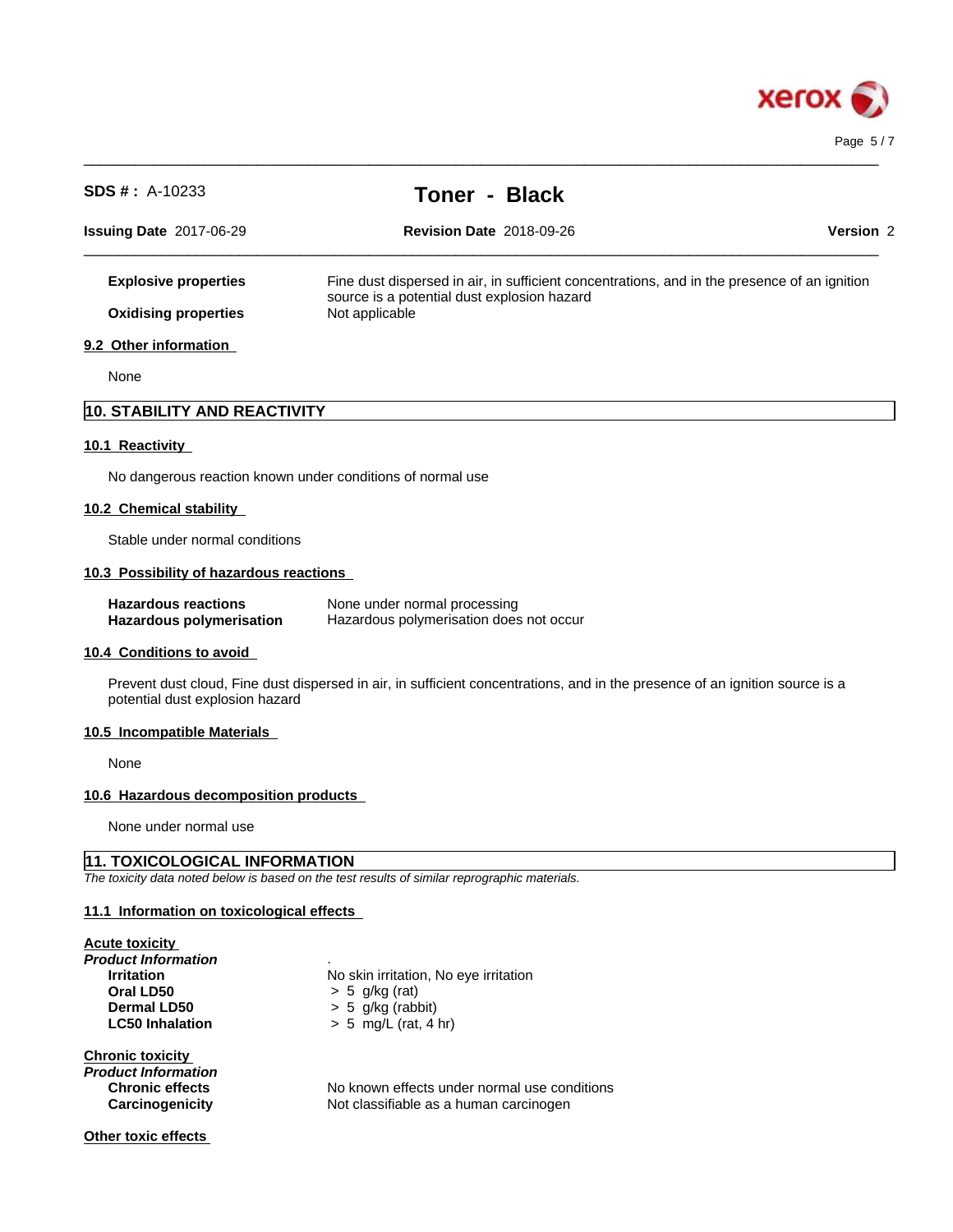

| <b>SDS #</b> : $A-10233$                                                                                | <b>Toner - Black</b>                                                                                                                                |           |
|---------------------------------------------------------------------------------------------------------|-----------------------------------------------------------------------------------------------------------------------------------------------------|-----------|
| <b>Issuing Date 2017-06-29</b>                                                                          | <b>Revision Date 2018-09-26</b>                                                                                                                     | Version 2 |
| Product Information<br><b>Sensitisation</b><br><b>Mutagenic effects</b><br><b>Reproductive toxicity</b> | No sensitisation responses were observed<br>Not mutagenic in AMES Test<br>This product does not contain any known or suspected reproductive hazards |           |
| <b>Target organ effects</b>                                                                             | None known                                                                                                                                          |           |
| Other adverse effects<br><b>Aspiration Hazard</b>                                                       | None known<br>Not applicable                                                                                                                        |           |

 $\_$  ,  $\_$  ,  $\_$  ,  $\_$  ,  $\_$  ,  $\_$  ,  $\_$  ,  $\_$  ,  $\_$  ,  $\_$  ,  $\_$  ,  $\_$  ,  $\_$  ,  $\_$  ,  $\_$  ,  $\_$  ,  $\_$  ,  $\_$  ,  $\_$  ,  $\_$  ,  $\_$  ,  $\_$  ,  $\_$  ,  $\_$  ,  $\_$  ,  $\_$  ,  $\_$  ,  $\_$  ,  $\_$  ,  $\_$  ,  $\_$  ,  $\_$  ,  $\_$  ,  $\_$  ,  $\_$  ,  $\_$  ,  $\_$  ,

### **12. ECOLOGICAL INFORMATION**

### **12.1 Toxicity**

On available data, the mixture / preparation is not harmful to aquatic life

### **12.2 Persistence and degradability**

Not readily biodegradable

### **12.3 Bioaccumulative potential**

Bioaccumulation is unlikely

### **12.4 Mobility in soil**

Insoluble in water

### **12.5 Results of PBT and vPvB assessment**

Not a PBT according to REACH Annex XIII

### **12.6 Other adverse effects**

The environmental impact of this product has not been fully investigated However, this preparation is not expected to present significant adverse environmental effects.

## **13. DISPOSAL CONSIDERATIONS**

### **13.1 Waste treatment methods**

| <b>Waste Disposal Method</b>  | Can be landfilled or incinerated, when in compliance with local regulations<br>If incineration is to be carried out, care must be exercised to prevent dust clouds forming. |  |
|-------------------------------|-----------------------------------------------------------------------------------------------------------------------------------------------------------------------------|--|
| <b>EWC Waste Disposal No.</b> | 08 03 18                                                                                                                                                                    |  |
| <b>Other information</b>      | Although toner is not an aquatic toxin, microplastics may be a physical hazard to aquatic life<br>and should not be allowed to enter drains, sewers, or waterways.          |  |

### **14. TRANSPORT INFORMATION**

### **14.1 UN/ID No**